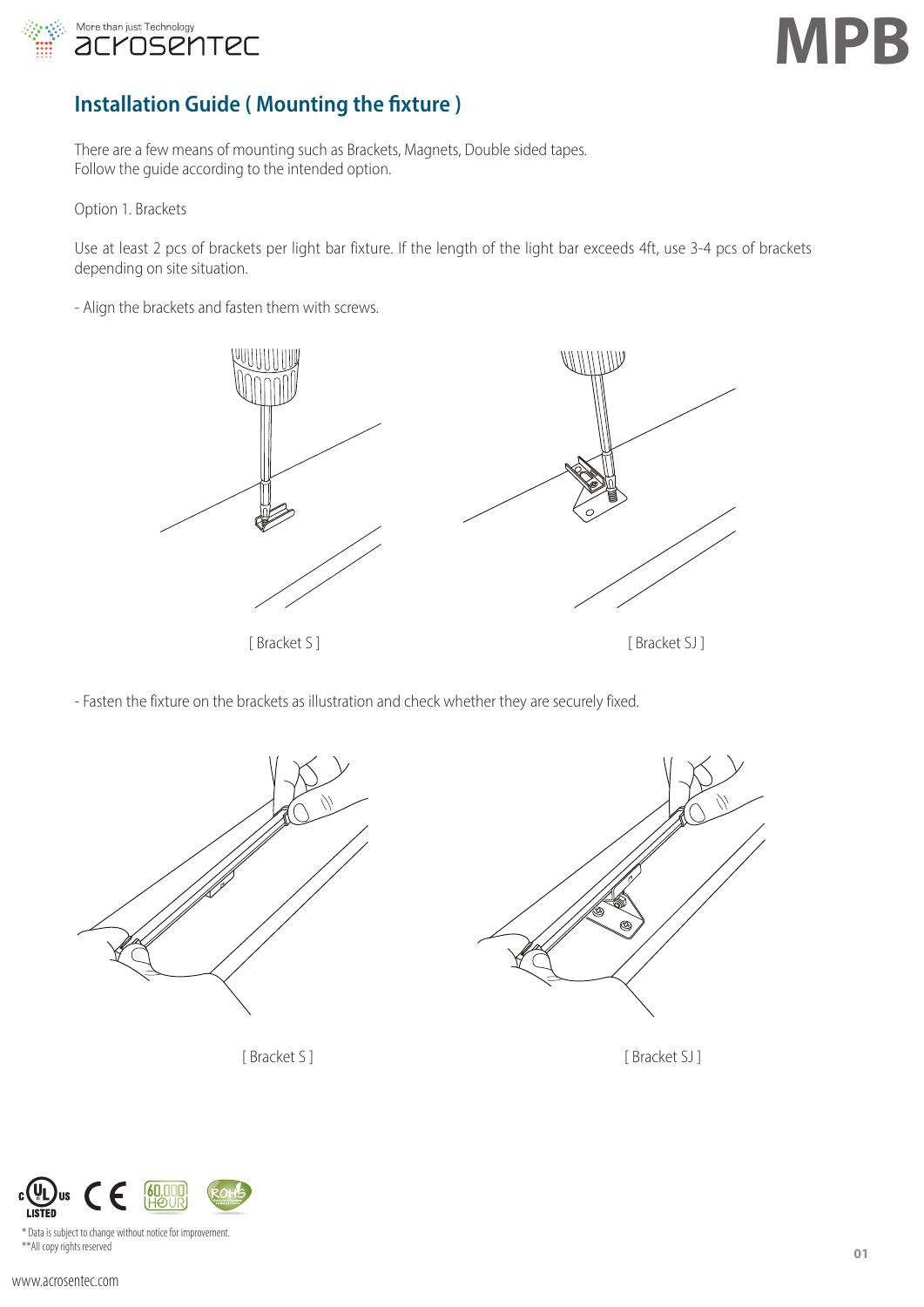

Note 1 : In case of removal, use slotted(-) driver between light bar and bracket as lever to separate. If a bracket loses elastic tension while dismounting of fixture, do not reuse and use new one.

Note 2 : Use suitable screw type depending on the surface material. Recommeded base material is metal plate or wood. Materials such as stone, bricks, concrete or drywall need special attention on selection of screw and prior preparation. In case screw is prepared by user, make sure screw head is suitable not to push the fixture.



Option 2 . Magnets

Steel or SUS4xx is required as base surface for mounting. The surface of base metal must be flat and must provide sufficient contact area for secure fastening with magets on the fixtures.

(Base metal can be sold separately on request. Contact us for more detail.)

Magnet force is strong. Keep the linear fixture flat and straight while mounting on the base metal by letting the whole fixture contact the base at the same time. (While dismounting from base metal, also maintain the fixture flat and straight holding by both hands) Otherwise, the light bar fixture can be sharply bent that can lead to failure or damage.



Be aware this magnet option is generating strong magnet force/field and avoid this option where it can be fatal to human health or apparatus ( e.g., MRI , Compass ).



\* Data is subject to change without notice for improvement. \*\*All copy rights reserved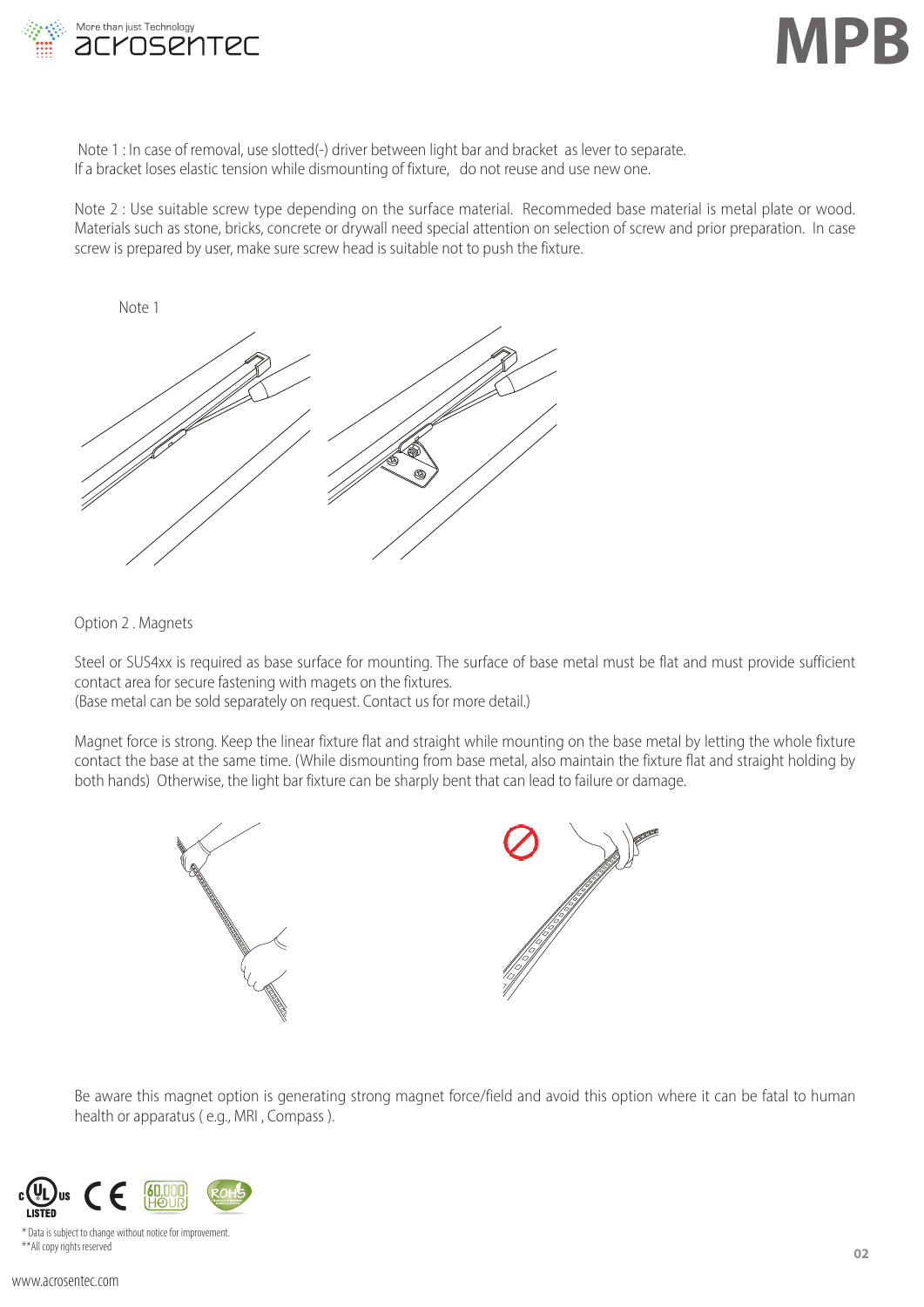



Option 3. Double sided adhesive tape

Clean surface (to remove dirt or oil ) should be prepared before attachment. Tapes are pressure sensitive. Firm application pressure is required for better bond strength at min 50°F (10°C) or higher. Porous, rough surface is required to be treated to turn to flat , unified surface before attachment.

Note : The tape adhesion force is very strong once attached. Once attached, removal-attempt can cause sharp bending / damage on the both rigid (e.g MPB series and other light bars)



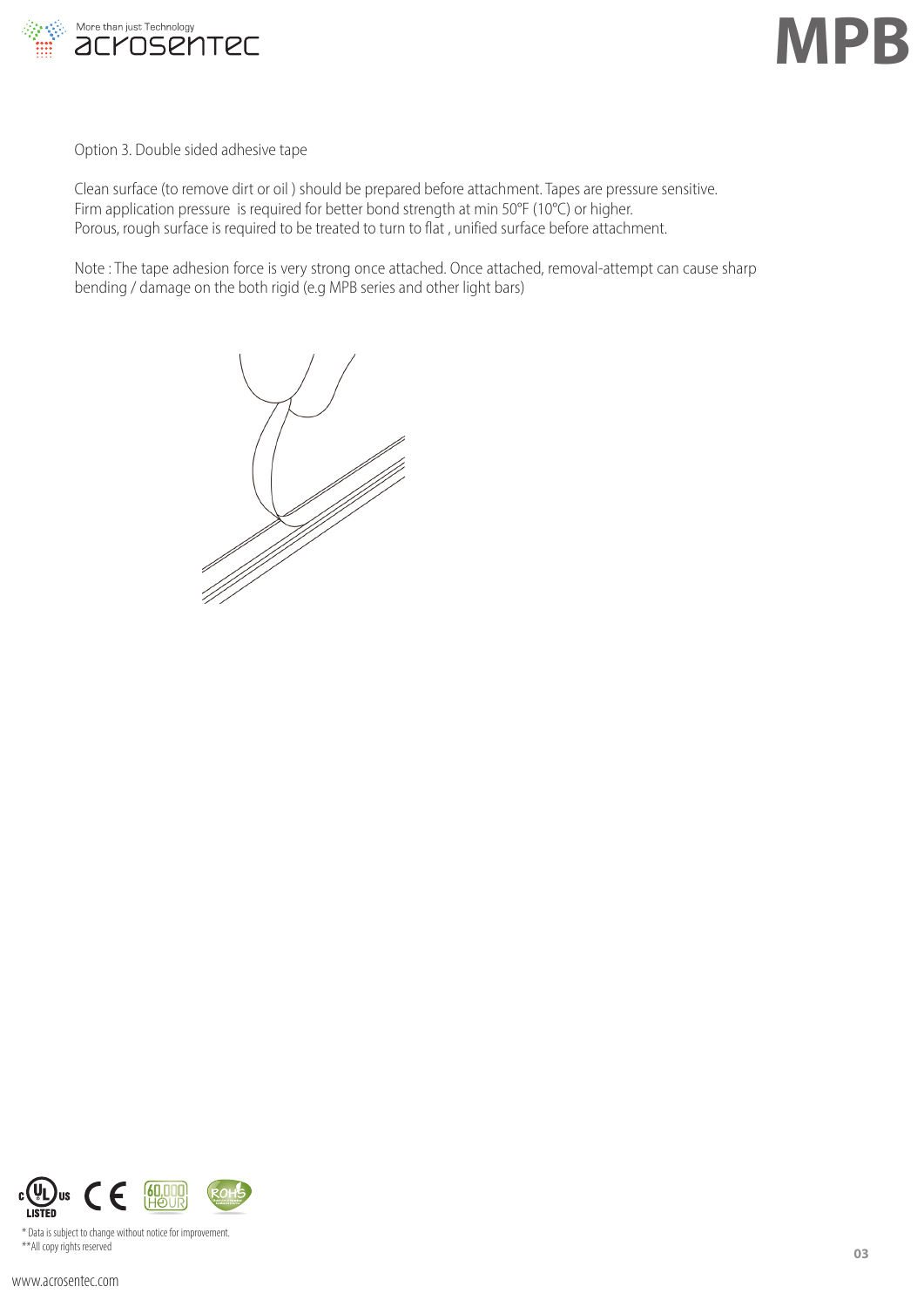



#### **Installation Guide ( Max runs, Electrical wiring )** control with g ectrical wiring) Master Serial interconnection (Nth)

#### **Max runs**

- Each serial interconnection (runs per DC feed) of LED light(Load) must not exceed specified max serial length or 90% of LED driver<br>→ specific At the same time tatal lead - including navallel seppections should not excee capacity. At the same time, total load, including parallel connections, should not exceed 90% of the capacity of LED driver. ... ... .<br>Truns per DC feed) of LED light(Load) must not exceed specified total load, including parallel connections, should not ... ...

#### **Electrical wiring**

. LED Driver + MPB series (without dimmer)



. LED Driver + MPB series (with controller , dual white)



. LED Driver + MPB series (with 0-10 / 1-10 dimmer) L



\* Data is subject to change without notice for improvement. \*\*All copy rights reserved

) us **LISTED**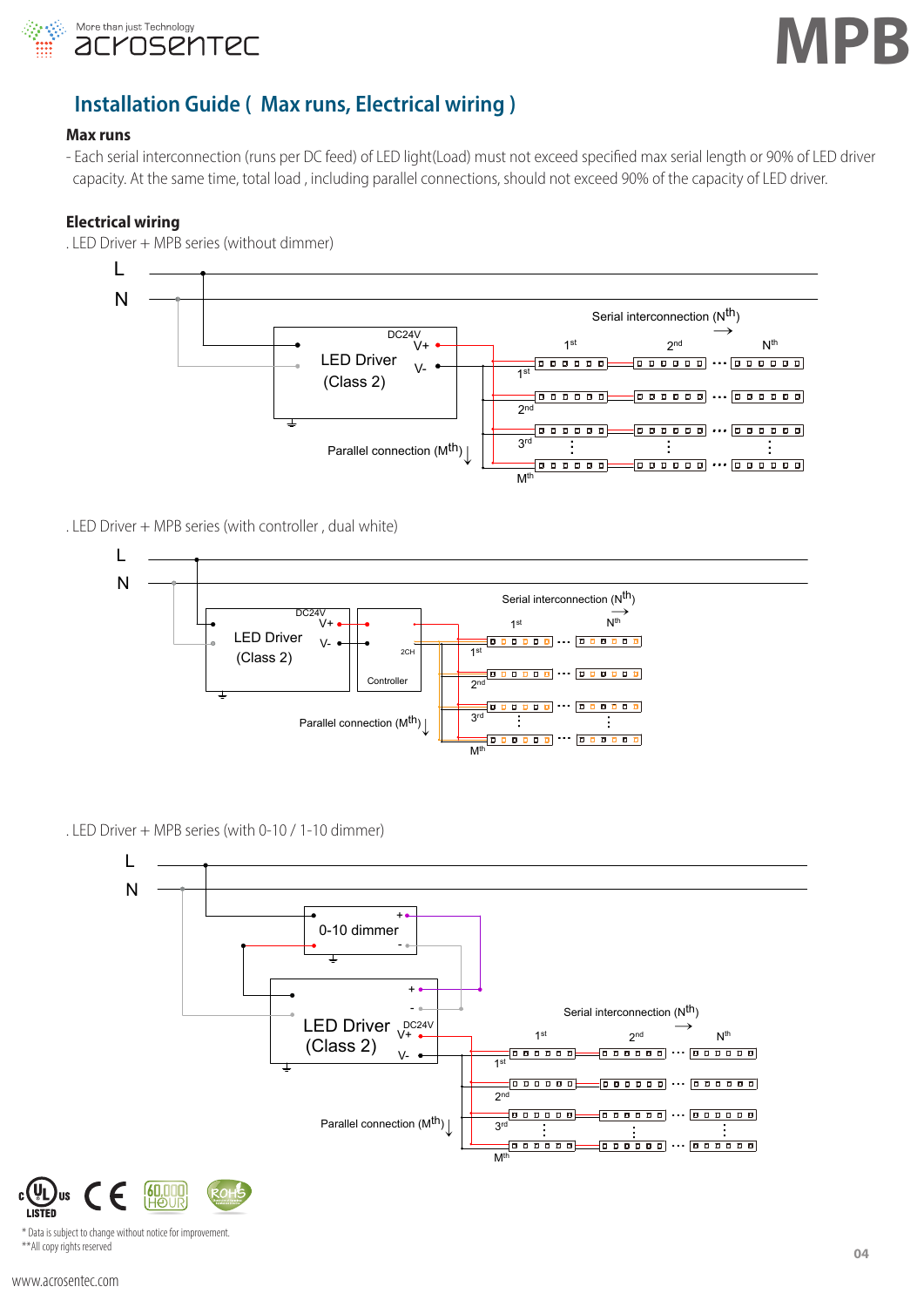

# **Installation Guide ( Max runs, Electrical wiring )**

. LED Driver + MPB series ( DMX, RGB )



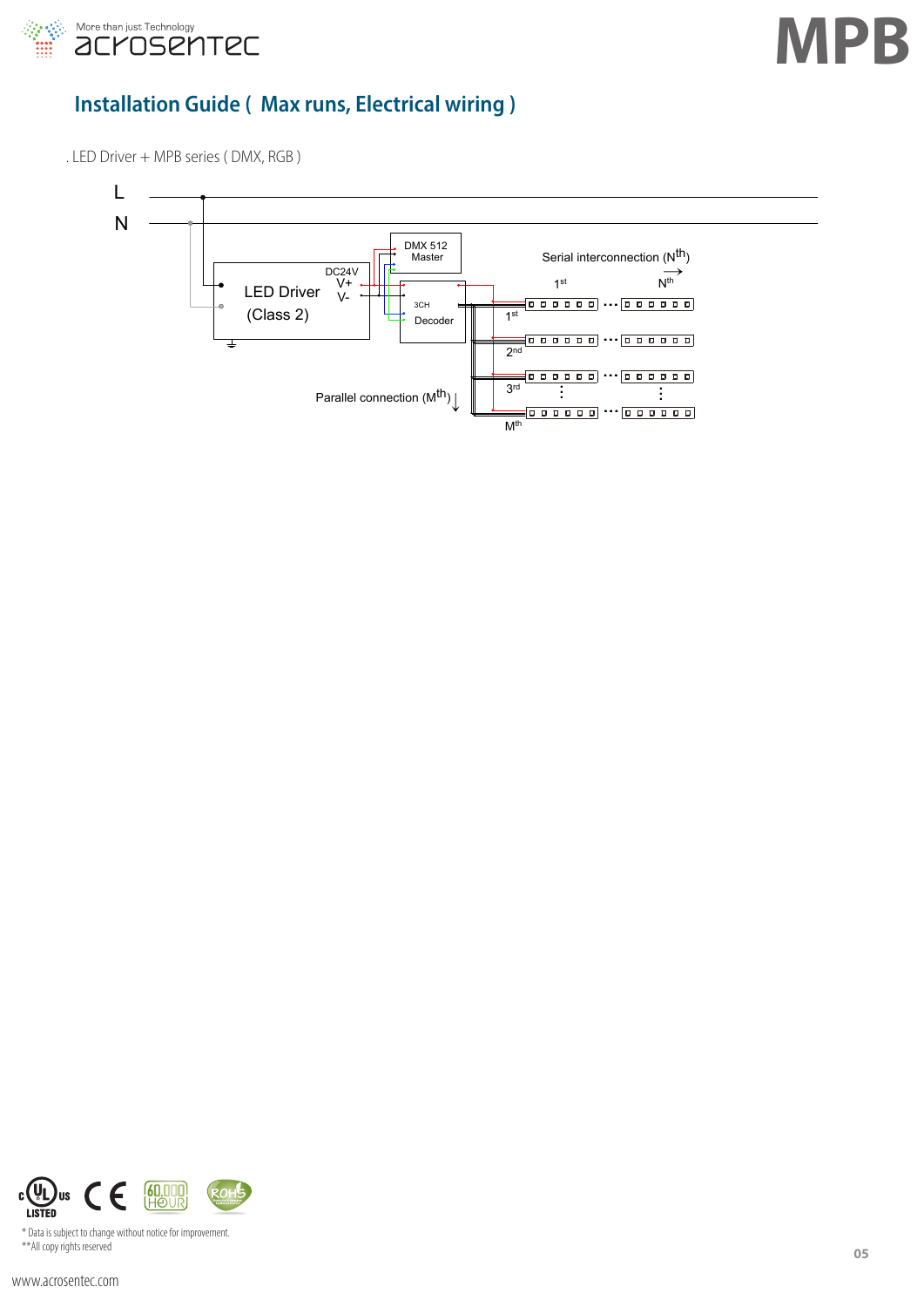



## **Precautions**

#### **General precautions**

- Read carefully and follow precautions, manual and specifications of the product before start of installation of this product. ACROSENTEC will not be held responsible for any defect or damage resulted from inconsistency of this precautions, manual and specifications.
- Installation must be proceeded by qualified personnel and according to rules and local ordinances.
- Handle with care while in transport, store and installation or removal. Excessive physical stress such as impact, bending or warping, compression or vibration can affect the products and cause fatal hazards.



[ Note 1 : During installation, holding a long fixture with 2 hands will help prevent them from bending or warping ]

- In case of operating the product in constantly or repeatedly **harsh environment**, the product should be customized in production at factory. Harsh environment means a region or a place including but not limited to the space in high temperature or highly humid atmosphere or narrow recessed mounting sites and so on. Please refer to **ABL program** for such customization or bespoke production.

### **Product inspection**

- Examine the product before installation. If any abnormal appearance on the product is observed, do not install and contact ACROSENTEC or an authorized distributor in order to prevent potential risks of malfunctioning and other hazards.
- Be mindful of information printed on product, label or packing.

### **Check environment and space**

- Make sure the product's IP rating is suitable at the operating environment.
- Installation location should be reasonably spacious for heat radiation and air flow / ventilation.
- Completion of installation requires adequate protection against vandalism, insects and animals(and their possible urine).
- UL listing precautions :

Product for 'Suitable for Damp Locations' mark must not be used wet location.

Product for 'For cabinet use only' must not be installed in a compartment smaller than 12" x 12" x the product length(L).

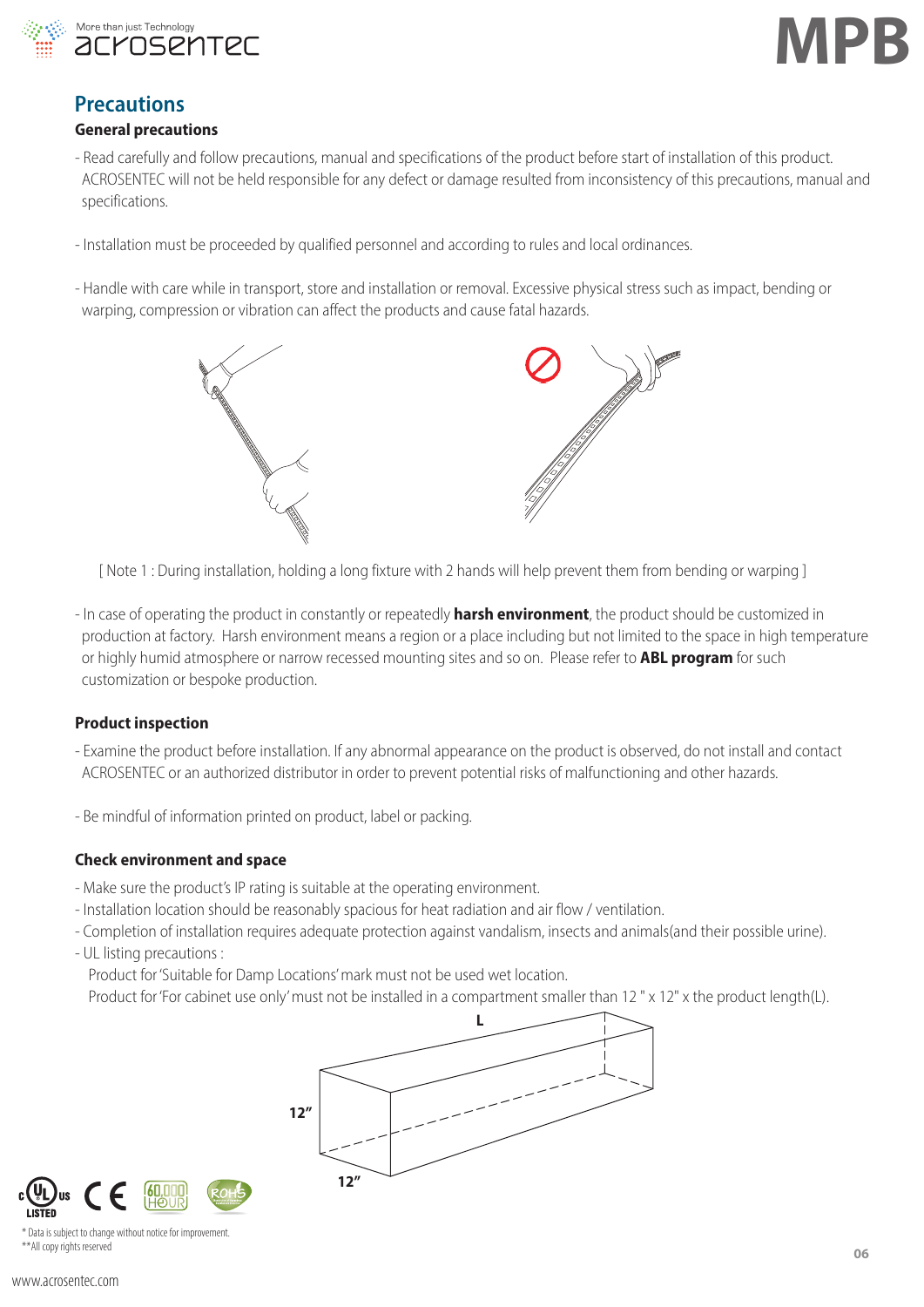



### **Electrical, fire hazards**



- In order to install safely and operate safely, follow 'Safety and cautions in handling LED driver and wiring' as well as 'Wiring manual , max connections '
- In use of a control gear or a dimmer, consult with ACROSENTEC or an authorized distributor to check compatibility and safety.
- Keep LED driver turned off until installation is completed.
- Wear insulated gloves or take necessary measures to avoid electrical injuries during installation.
- Do not disassemble the product. This may also cause lethal injuries and damages to the property.

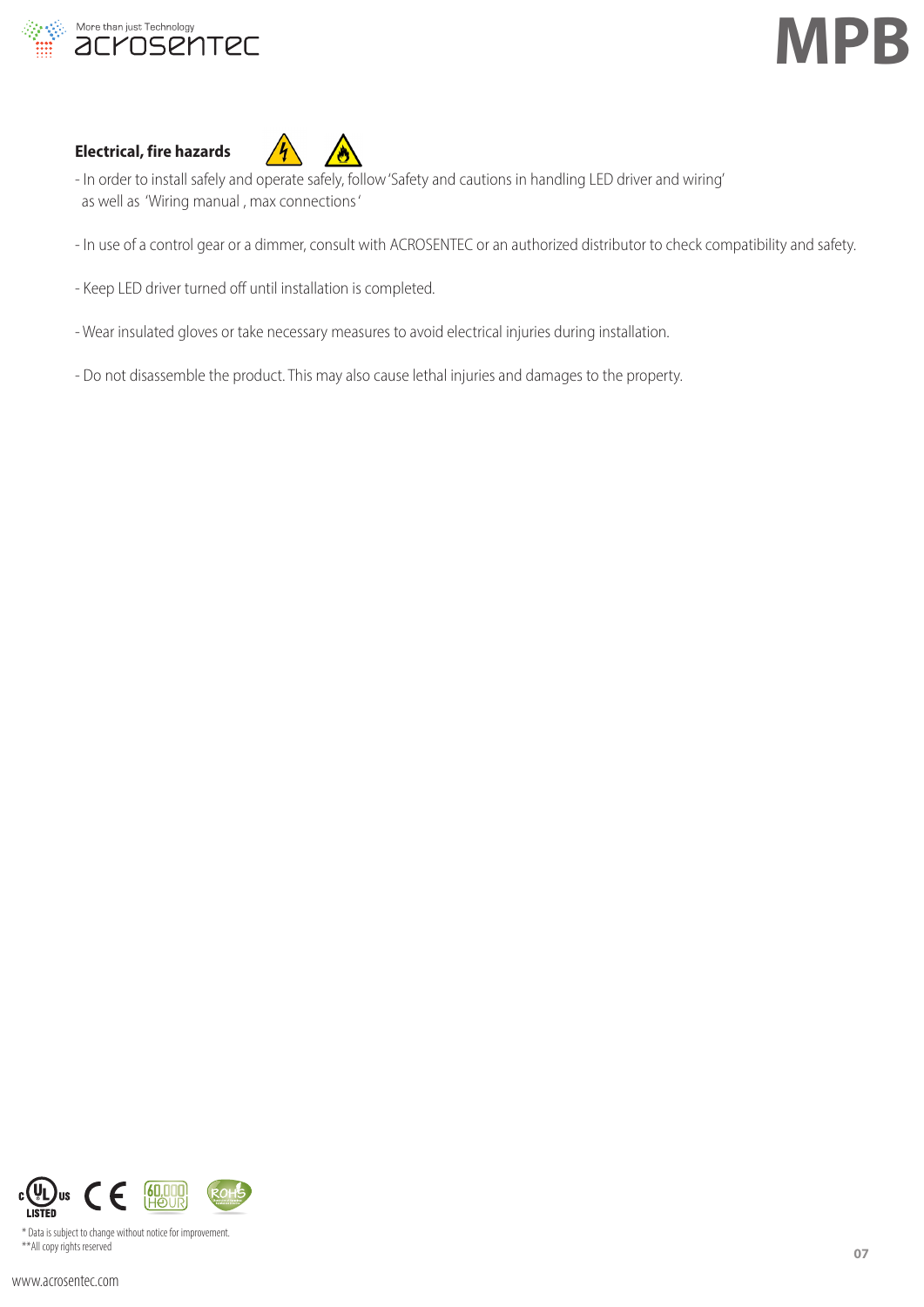

### **Safety and cautions in operation**

- Surface of fixture may be hot. Please make sure to avoid skin contact with the operating surface and components.
- For cleaning, use dry or moderately dampened cloth. Do not use solvent.
- Avoid exposure to solvent type paint, similar chemical liquid or aerosol.
- Avoid direct contact with paper, wood and other flammable object or liquid.
- Keep clear of object that interferes with heat radiation and air flow / ventilation.
- Prepare reasonable protection against animals and insect
- Do not use the product in an environment exceeding the specification such as temperature , IP rating, spacing and so on.
- If the product is damaged or abnormal status, immediately discontinue to use.

### **Safety and cautions in handling LED driver and wiring**

- In order to avoid electrical injuries, short circuit or other lethal damage, make sure the LED driver is off before start of wiring the LED load or removal.
- Arrange wire connection from an independent LED driver to LED Modules. (Do not share output of a different LED driver to the common loads.)